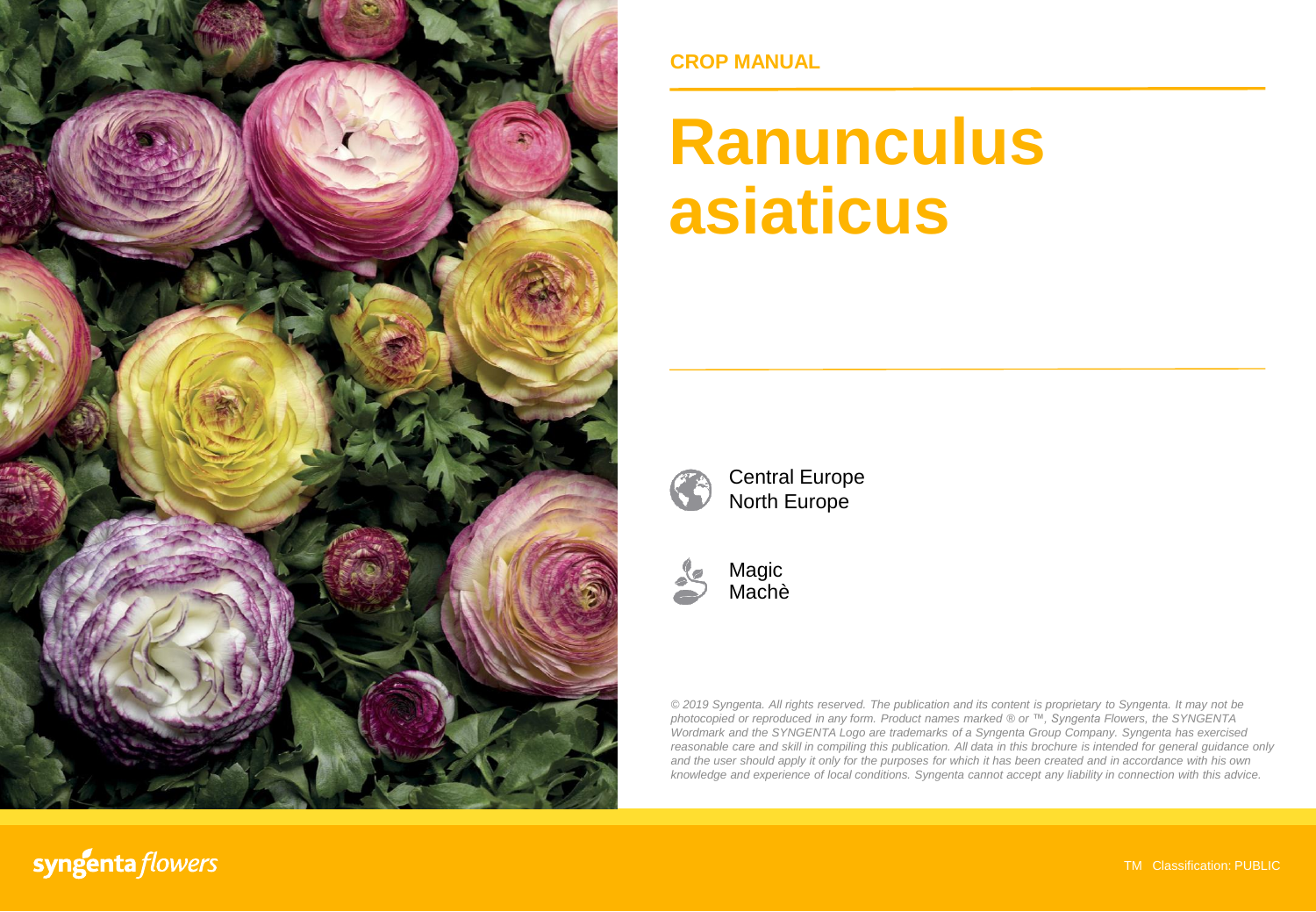| <b>Series</b> | <b>Type</b> | Leaf colour | cm<br>Pot size |
|---------------|-------------|-------------|----------------|
| Magic         | compact     | green       | $10.5 - 12$ cm |
| Machè         | vigorous    | green       | 12-14 cm       |

#### **Remarks**

Machè needs some PGR applications, depending on the temperature and light conditions

| <b>Calendar Week</b>                        |   |   |   |   |   |   |   |  |  |  | 39 40 41 42 43 44 45 46 47 48 49 50 51 52 1 2 3 4 5 6 7 8 9 10 11 12 13 |  |  |  |   |   |    |  |
|---------------------------------------------|---|---|---|---|---|---|---|--|--|--|-------------------------------------------------------------------------|--|--|--|---|---|----|--|
|                                             | P |   |   |   |   |   |   |  |  |  |                                                                         |  |  |  | F |   |    |  |
|                                             |   | P |   |   |   |   |   |  |  |  |                                                                         |  |  |  | F |   |    |  |
|                                             |   |   | P |   |   |   |   |  |  |  |                                                                         |  |  |  |   |   |    |  |
| Scheduling from young plant<br>material XTS |   |   |   | P |   |   |   |  |  |  |                                                                         |  |  |  |   |   |    |  |
|                                             |   |   |   |   | P |   |   |  |  |  |                                                                         |  |  |  |   | F | F  |  |
|                                             |   |   |   |   |   | D |   |  |  |  |                                                                         |  |  |  |   |   | F. |  |
|                                             |   |   |   |   |   |   | P |  |  |  |                                                                         |  |  |  |   |   | c. |  |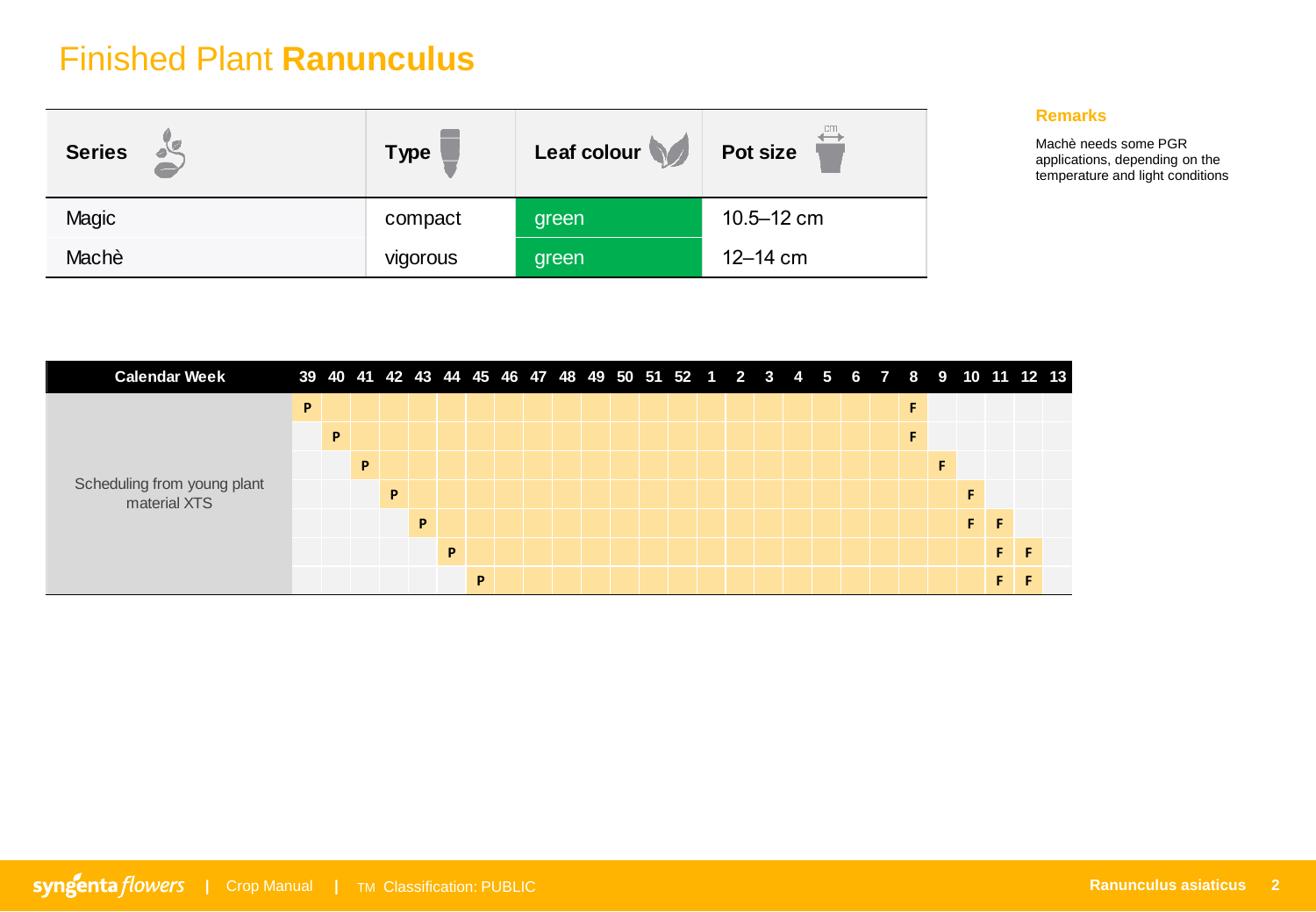## Cultivation Advice

For early flowering (week 4-6,) you have to increase the average temp. to 15°C from mid December till flowering. Also increase the day length with 3 hours. When flower buds are visible spray PGR to get short flower stems.



#### **Substrate**

Most suitable are humus substrates with a coarse structure and good air flow.

A 15% clay and 5 % coconut fiber content promotes water retention. The pH should be in the range 5.5-6.5.

A stockage(1 kg /  $m<sup>3</sup> PG Mix.$ ) With a multi-nutrient fertilizer. mixed with trace elements, is advantageous.



**Fertilization**

Important to keep EC levels of the growing media in the range of 2.0-2.5. Measure the EC every week. Increase the N:K relation to 1:1.2 after 4 weeks to improve the compact habit of the crop. In the last 4 weeks, go back to N:K relation 1:1.



#### **Light**

Ranunculus need as much as possible light



#### **Irrigation**

the Soil moisture level need to be between 3 and 4. Very important is during the culture not to dry, because than stop the plant to grow.



**Pests**

Aphids, Thrips, Spidermites, Leafminer, Whitefly



#### **PGR Applications**

Mache need PGR ( Dacide) 2 -3 weeks after potting. Depending on the temperature and development till 5 - 7 times Magic is genetic compact - spray PGR max. 1-2 times depending on the deveopment of the plants



#### **Diseases**

Botrytis, Powdery Mildew, Phytium